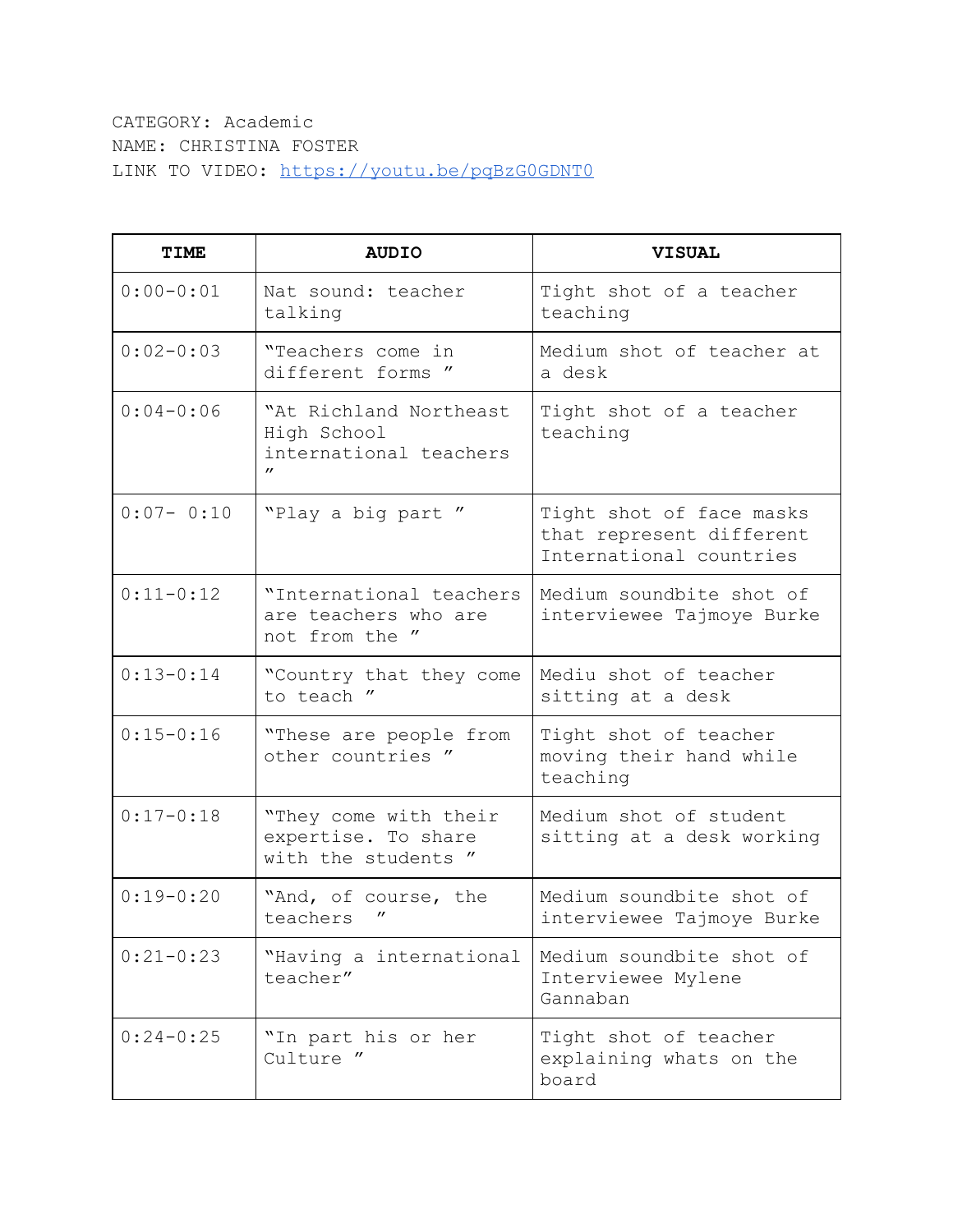| $0:26 - 0:27$ | " His or Her<br>perspective "                                     | Tight shot of a flag on<br>the desk                                             |
|---------------|-------------------------------------------------------------------|---------------------------------------------------------------------------------|
| $0:28 - 0:30$ | "And her experiences as<br>well "                                 | Tight shot of teacher<br>writing on the board                                   |
| $0:30 - 0:31$ | "Will give the students<br>the opportunity to"                    | Medium soundbite shot of<br>Interviewee Mylene<br>Gannaban                      |
| $0:34 - 0:36$ | "Look at at the<br>learning on a brighter<br>$^{\prime\prime}$    | Wide shot of student sent<br>in class learning                                  |
| $0:37 - 0:39$ | "Or larger angle of<br>perspective "                              | Wide shot of the teacher<br>teching                                             |
| $0:40 - 0:43$ | "The COVID-19 pandemic<br>forced a travel ban<br>leaving "        | Tight shot of a globe<br>spinning                                               |
| $0:44 - 0:45$ | "International teacher<br>stuck in America and<br>preventing "    | Wide shot of the teacher<br>teching                                             |
| $0:46-0:48$   | "New international<br>teacher coming to<br>America"               | Tight shot of face masks<br>that represent different<br>International countries |
| $0:49-0:52$   | "The pesidential travel<br>ban last year and that<br>restricted " | Medium soundbite shot of<br>Interviewee Sharon Nelson                           |
| $0:53 - 0:54$ | "The international<br>ability to travel"                          | Tight shot of a teach<br>nodding her head                                       |
| $0:55 - 0:57$ | "To travel into the<br>United States so that"                     | Medium shot of a flag                                                           |
| $0:58 - 0:59$ | "They could be employed"<br>by the district"                      | Wide shot of teacher<br>writing on the board                                    |
| $1:00-1:01$   | "So all of our<br>recruitment"                                    | Medium soundbite shot of<br>Interviewee Sharon Nelson                           |
| $1:02 - 1:03$ | "Efforts had"                                                     | Tight shot of a teacher<br>hand moving                                          |
| $1:04-1:05$   | "To stop "                                                        | Wide shot of face masks                                                         |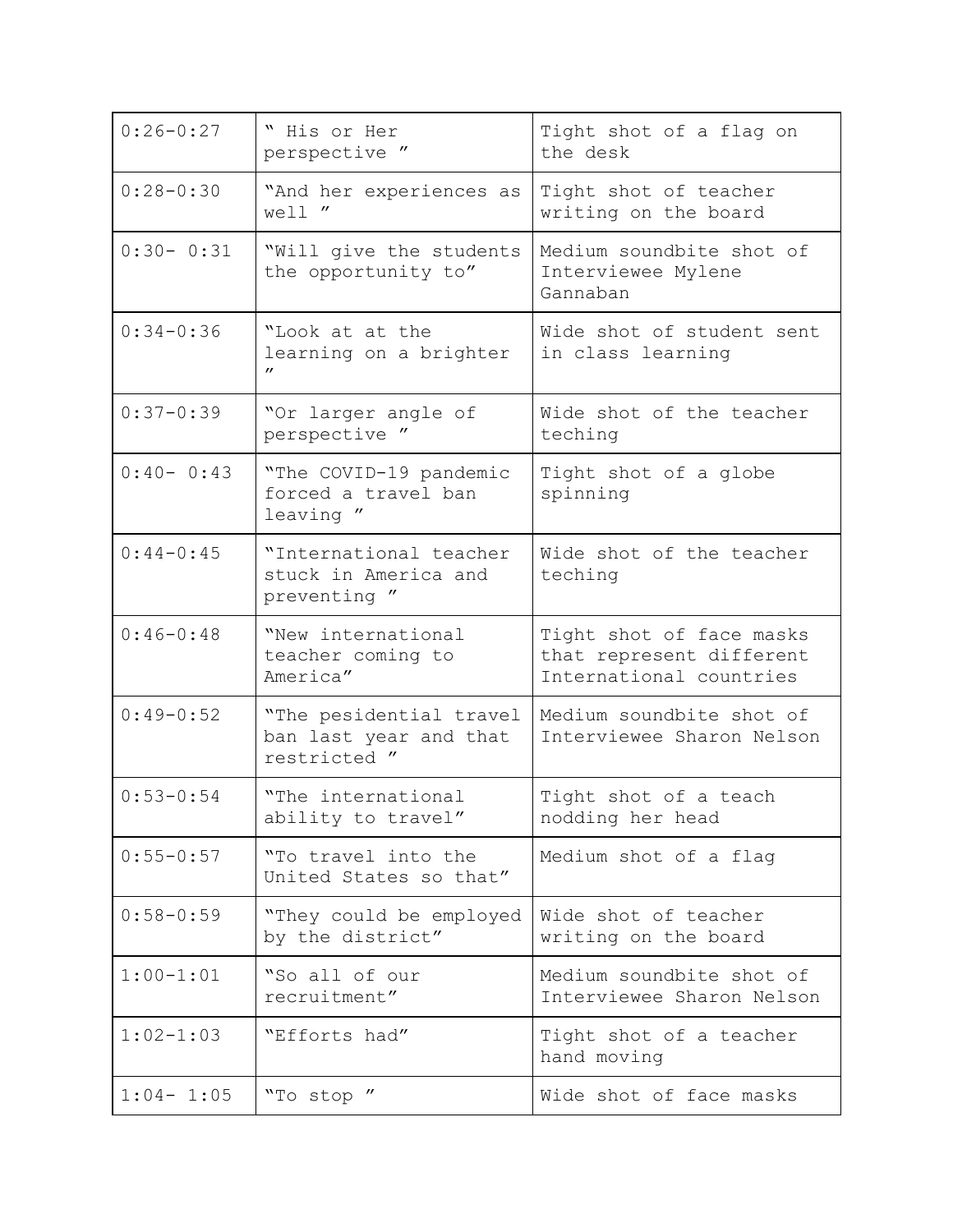|               |                                                                                   | that represent different<br>International countries   |
|---------------|-----------------------------------------------------------------------------------|-------------------------------------------------------|
| $1:06 - 1:07$ | "Ms. Burke is one of the<br>international teachers<br>$^{\prime\prime}$           | Tight shot a teacher                                  |
| $1:08 - 1:09$ | " Teachers who hasnt<br>got a chance to go back<br>home due to the travel<br>ban  | Tight shot of a world<br>globe                        |
| $1:10 - 1:11$ | "We have to do what we<br>have to do follow the<br>$^{\prime\prime}$<br>protocols | Medium soundbite shot of<br>interviewee Tajmoye Burke |
| $1:12 - 1:14$ | "Be cautious take the<br>necessary steps                                          | Tight shot of phone in<br>teacher hand                |
| $1:15 - 1:16$ | "In order for all of<br>this to be over with "                                    | Medium shot of tecaher at<br>desk                     |
| $1:17 - 1:18$ | "In order for all of<br>this to be over with. I<br>do feel it for them            | Wide shot of tecaher at<br>desk                       |
| $1:19-1:22$   | "But there is not much<br>really we can do. It's<br>best for us to stay<br>put"   | Medium soundbite shot of<br>interviewee Tajmoye Burke |
| $1:23 - 1:26$ | "Teacher have to be<br>flexible "                                                 | Medium soundbite shot of<br>interviewee Perdo Monroy  |
| $1:27 - 1:30$ | "Even though they want<br>to go back it's<br>necessary to stay"                   | Tight shot of teacher<br>teching online               |
| $1:31 - 1:33$ | "Becuase Of there<br>safety "                                                     | Wide shot of teacher<br>teching online                |
| $1:34 - 1:35$ | "The safety of their<br>families back in their<br>countrys "                      | Medium soundbite shot of<br>interviewee Perdo Monroy  |
| $1:36 - 1:38$ | "Richland District two<br>has created a program<br>to help new                    | Wide shot of a hallway                                |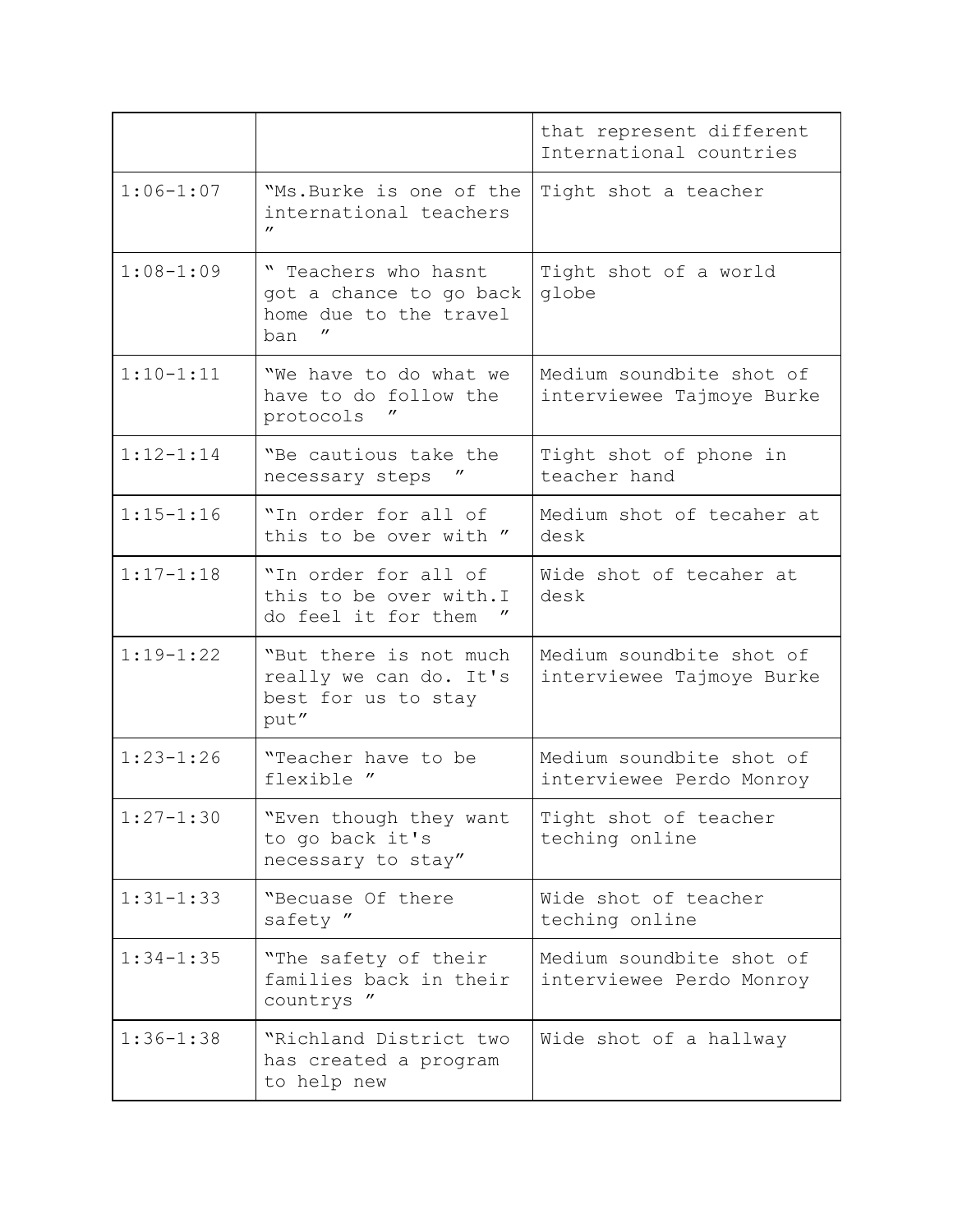|               | international"                                                                                                                                                                                                                                                                                                                |                                                       |
|---------------|-------------------------------------------------------------------------------------------------------------------------------------------------------------------------------------------------------------------------------------------------------------------------------------------------------------------------------|-------------------------------------------------------|
| $1:39 - 1:40$ | "Teacher come into the<br>$^{\prime\prime}$                                                                                                                                                                                                                                                                                   | Tight shot of a teacher<br>teching                    |
| $1:41 - 1:42$ | "United States once the<br>travel ban is down "                                                                                                                                                                                                                                                                               | Wide shot of the face<br>masks on a wall              |
| $1:43 - 1:50$ | "I just implemented<br>what we call a FIT. The<br>fit program for<br>international teachers<br>It's a fellow<br>international teacher"                                                                                                                                                                                        | Medium soundbite shot of<br>Interviewee Sharon Nelson |
| $1:51 - 1:52$ | "Program where new<br>teachers"                                                                                                                                                                                                                                                                                               | Tight shot of<br>international face mask              |
| $1:53 - 1:54$ | "Are coming over Will<br>be able to partner with<br>individuals"                                                                                                                                                                                                                                                              | Tight shot of a teacher in<br>the classroom           |
| $1:55 - 1:58$ | "Who are from their<br>home country"                                                                                                                                                                                                                                                                                          | Tight shot of a teacher<br>teching online             |
| $1:59 - 2:00$ | "And Have a mentor of<br>some sorts"                                                                                                                                                                                                                                                                                          | Tight shot of a flag                                  |
| $2:01 - 2:03$ | "So that they feel<br>welcomed And they're<br>comfortable And they<br>have everything they<br>need to be successful"                                                                                                                                                                                                          | Medium soundbite shot of<br>Interviewee Sharon Nelson |
| $2:04 - 2:25$ | "EPI also know as<br>Educational Partners<br>International Has<br>released a statement<br>saying thatThe<br>Department of State<br>along with all sponsors<br>continue to monitor the<br>current covid situation<br>as it relates to<br>exchange visitors and<br>the exchange visitor<br>program. We will<br>continue to make | Graphic of the statement<br>and logo of the company   |